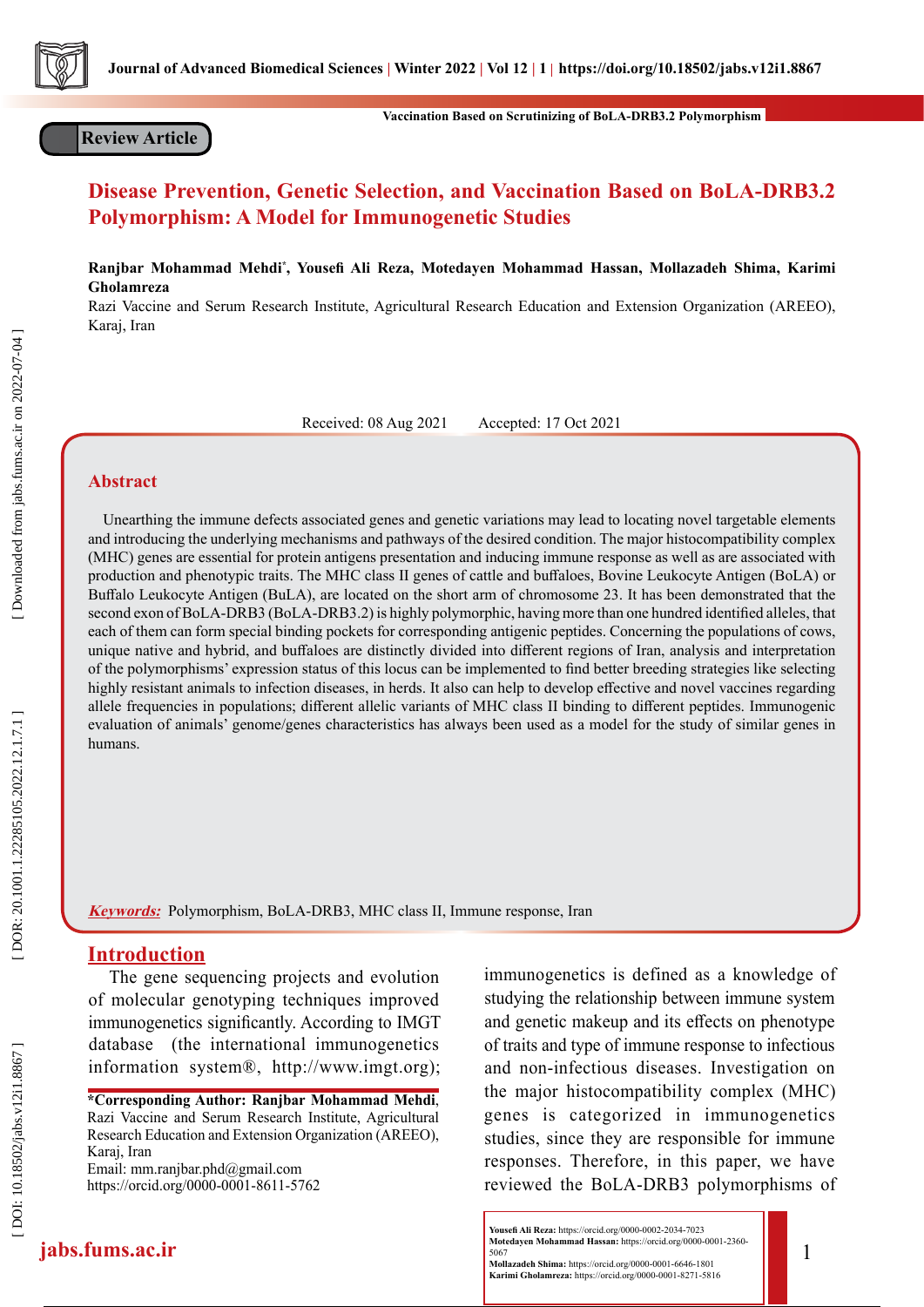

#### **Ranjbar M, et al.**

Iranian cattle as one of the main genes affecting immune response and disease prevention. The general concept is available in Figure 1. MHC is a set of essential cell surface proteins



**Figure 1.** Schematic diagram of immunogenetics research cycle of MHC loci. The observation and thinking-interpretation steps are the fundamental of this cycle to solve the biological phenomena. Insignificant amount of visible data is due to impaired phenotype and genotype evaluation

accountable for immune response development toward peptides of antigens with proteinbased nature from invading organisms and is responsible for phenotypic traits and animal behaviors (1). The classical MHC genes are categorized as class I, class II, and class III based on their structures and functions. MHC class II molecules are mainly expressed on antigenpresenting cells (APCs) including dendritic cells (DCs), B lymphocytes, macrophages and are able to present the antigens to CD4+ T helper cells. The bovine MHC class II contains two main subtypes of IIa and IIb. The IIa is a high variability subtype composed of two loci including DR (DRA, DRB1, DRB2 and DRB3) and DQ (DQa and DQb), that plays major roles in antigen presenting. Most of DRB3 alleles are referred to changes in the sequence of β1 domain which participates in the construction of the antigenic groove. The selective binding of MHC molecules to antigenic peptides seems to be able to regulate the specific properties of induced immune response and resistance of related diseases (2).

It was demonstrated that the second exon of BoLA-DRB3 is highly variable to the extent that each allele forms separate binding pockets for antigenic peptides. Van Eijk et al., identified 30 alleles of BoLA gene by digestion of PCR products with three restriction enzymes while nowadays more than 130 alleles have been found and introduced. Some of these alleles are known to be associated with sensitivity or resistance to diseases, and are also related to the production and physical characteristics of the livestock (3). The DRB3 alleles' frequencies and genotypes are different between human, cattle, buffaloes, or any other species and populations considering natural selection, mutation, migration, diseases provenances, demographic mix, and human manipulations. These are the characteristics that signify the importance of DRB3 as an important genetic marker in cattle. In connection with different populations of cows and buffaloes in Iran, analyzing this locus and its following obtained information, novel therapeutic vaccines can be developed to prevent and protect herds from infectious diseases.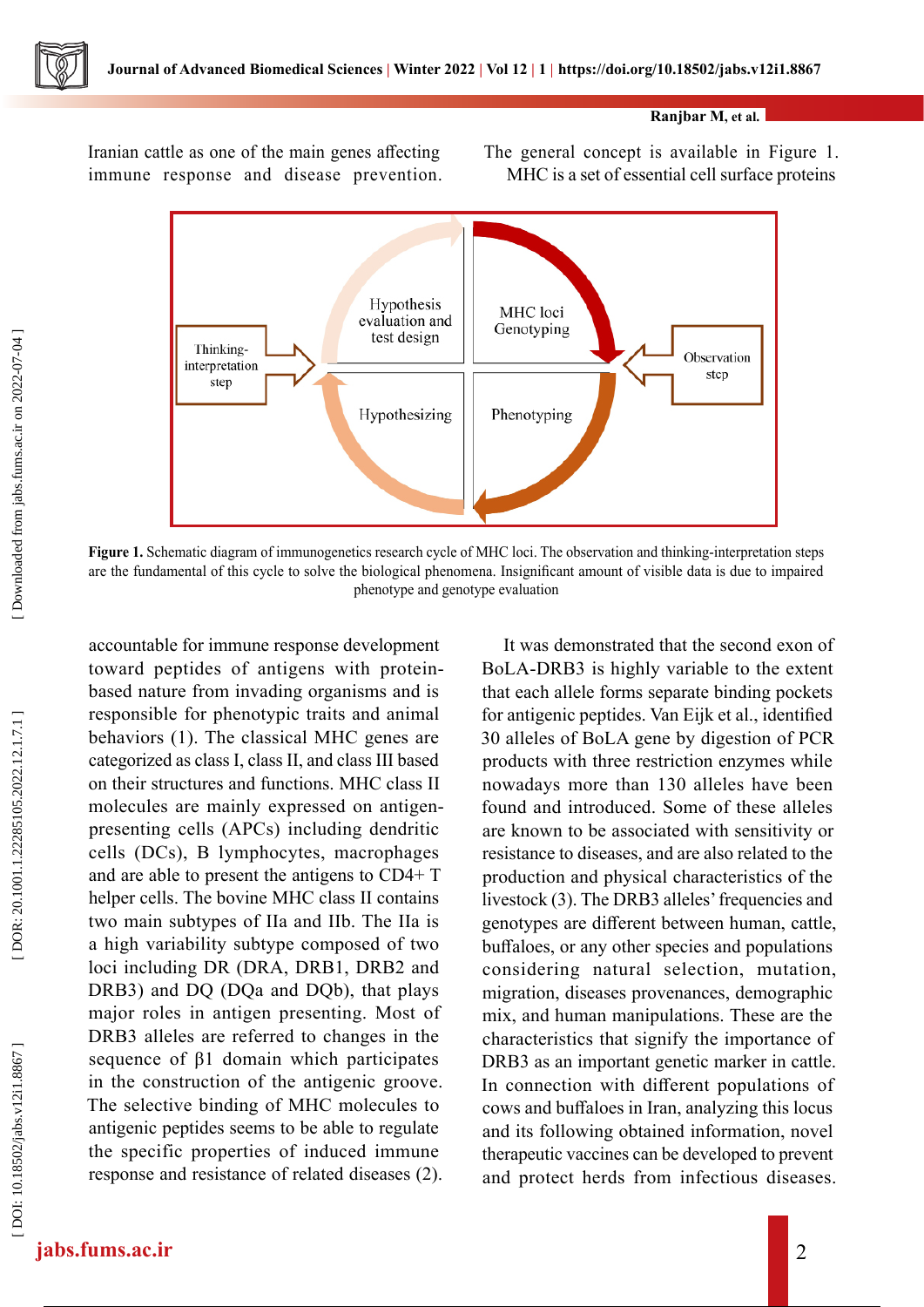

# **Molecular methods for evaluation of MHC polymorphism genotyping**

Several methods for genotyping of MHC alleles have been introduced. Sigurdardóttir S et al., determined the MHC genetic diversity through restriction fragment length polymorphism (RFLP) technique, while serologic and lymphatic culture mixture were the selective techniques. In recent years, various methods including mixed leukocyte reaction (MLR), RFLP genotyping without PCR and PCR-based have been successfully applied for MHC genotyping studies and BoLA-DRB3 typing. Genotyping methods based on the interrogation of known variation are PCR-SSP (Polymerase Chain Reaction- Specific Primer), PCR SSOP (Polymerase chain reaction (PCR) and sequence specific oligonucleotide probes), PCR-RFLP (polymerase chain reaction–restriction fragment length polymorphism), PCR- SSCP (Single Strand Conformation Polymorphism), Denaturing Gradient Gel Electrophoresis (DGGE). DNA sequencing methods for MHC polymorphism identification are direct sequencing (Sequence-based typing (SBT) and Automated fluorescent DNA cycle sequencing), cloning and sequencing of PCR products, and all generations of Next Generation Sequencing (NGS) or Deep sequencing (4).

# **DRB3 Polymorphism in Iranian Holstein Cattle**

The summary of previous studies on BoLA-DRB3 gene polymorphism in Iranian native and Holstein cattle, and buffaloes are presented in Table 1 A and B. As shown in Table 1 A and B, 24 alleles of BoLA-DRB3 gene were identified in Iranian buffaloes. The alleles of \*05, \*04, \*02, and \*07 were reported by Da Mota et al (5) and the other ones by Ranjbar et al (6). The approximate value of 70% was dedicated to the frequency of five alleles including \*05,  $*04$ ,  $*02$ , and  $*07$  that proved them as the most prevalent alleles in Khuzestan buffaloes.

**Table 1.** Summary of investigations on BoLA-DRB3 polymorphism in A) Holstein and native Iranian cattle and B) Iranian buffaloes

| A)                                |                           |                 |                                                                                                                                                                                                                                                                                                                                                                                                 |  |
|-----------------------------------|---------------------------|-----------------|-------------------------------------------------------------------------------------------------------------------------------------------------------------------------------------------------------------------------------------------------------------------------------------------------------------------------------------------------------------------------------------------------|--|
| <b>Refs</b>                       | <b>Breed</b>              | <b>Method</b>   | <b>Results</b>                                                                                                                                                                                                                                                                                                                                                                                  |  |
| $\lceil 14 \rceil$                | Iranian Holstein          | PCR-RFLP        | Identification of 26 alleles with highest frequencies for alleles<br>$*8, *24, *11, and *16$                                                                                                                                                                                                                                                                                                    |  |
| $[15]$                            | Iranian Holstein          | <b>PCR-RFLP</b> | Identification of 17 alleles with highest frequencies for alleles<br>$*8, *11, *16, *22, *24, *28$ and $*51$ . The $*$ qbb allele was novel.                                                                                                                                                                                                                                                    |  |
| Published data<br>in Farsi (2007) | Iranian Holstein          | <b>PCR-RFLP</b> | Highest frequencies w for alleles $*16, *12, *8$ . The $*8$ allele<br>showed considerable higher frequencies compared with the<br>other studies. The gba allele was novel.                                                                                                                                                                                                                      |  |
| [16]                              | Iranian Holstein          | <b>PCR-RFLP</b> | A total of 28 alleles were identified, where the *40 was novel<br>and the highest frequencies was for alleles $11^*$ , $8^*$ , $*51$ , $*24$ ,<br>$*23$ , $*22$ , and $*16$ . The $*22$ and 11 alleles had a positive effect<br>on milk fat and protein percentage. There was a positive<br>correlation between mastitis and frequency of *8, *22 and *51<br>alleles with subclinical mastitis. |  |
| $[17]$                            | Iranian Sistani<br>cattle | <b>PCR-RELP</b> | The $*34, *8, *15, *21$ and 11 showed the highest frequencies.<br>Two new alleles, ibc and obc, were identified.                                                                                                                                                                                                                                                                                |  |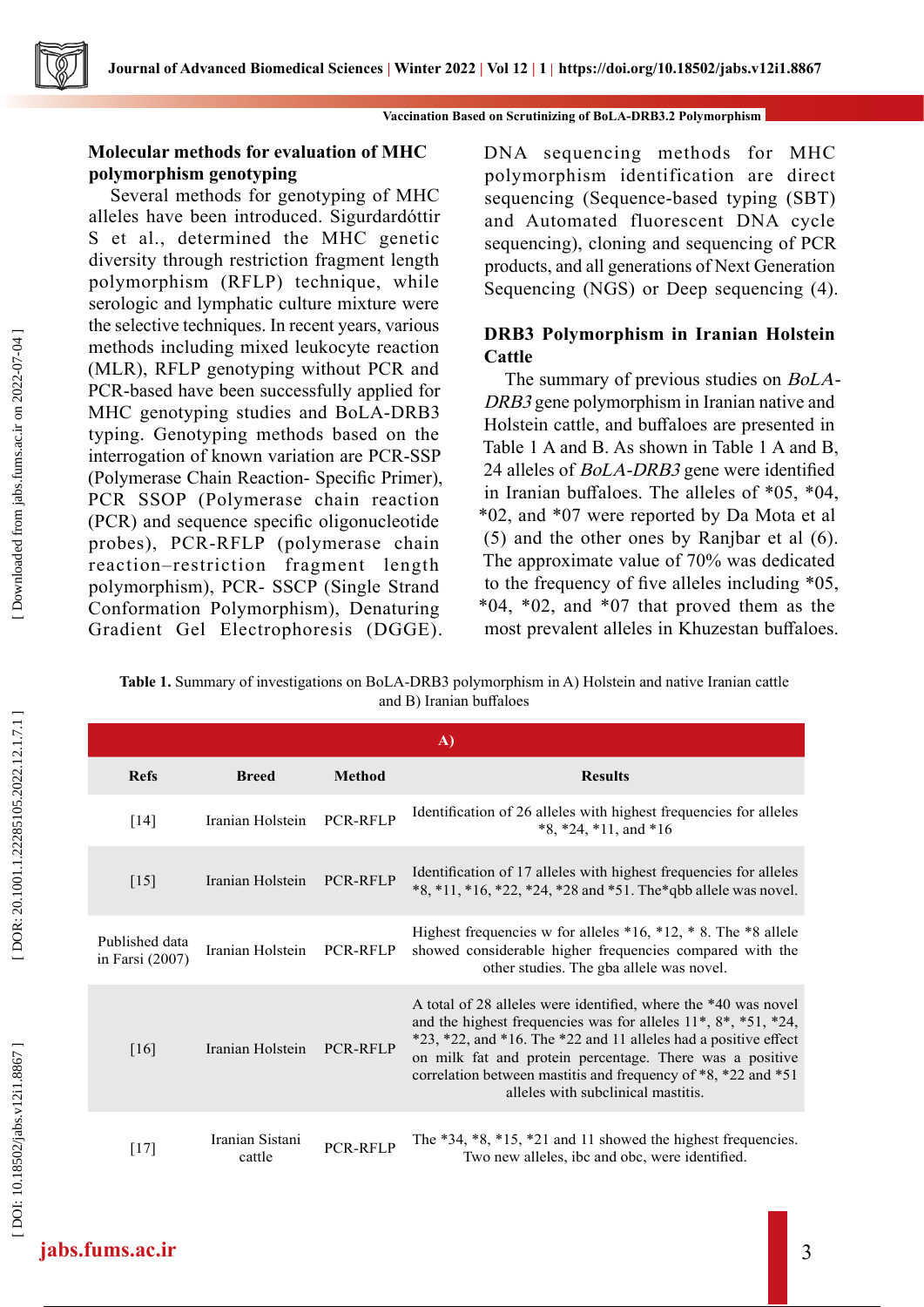

**Ranjbar M, et al.**

| Published data<br>in Farsi (2009) | Calves                                                                  | <b>PCR-RFLP</b>                               | The highest frequency in diarrhea calves was for allele *10,<br>while the highest frequency in non-infected calves was for<br>allele *23. The alleles *22 and *23 were only observed in<br>non-infected calves, while the *19 and *27 alleles were<br>only identified in diarrhea calves. There was a positive<br>correlation between incidence of diarrhea and glutamic acid<br>in pocket 4, and Valine, Glutamine and Leucine in pocket<br>9 of the antigen binding site of MHC. The available amino<br>acids in pocket 4 and 9 of the BoLA-DRB3 involved in the<br>sensitivity to the incidence of calf diarrhea. |
|-----------------------------------|-------------------------------------------------------------------------|-----------------------------------------------|----------------------------------------------------------------------------------------------------------------------------------------------------------------------------------------------------------------------------------------------------------------------------------------------------------------------------------------------------------------------------------------------------------------------------------------------------------------------------------------------------------------------------------------------------------------------------------------------------------------------|
| $[18]$                            | Najdi cattle<br>breed                                                   | <b>PCR-RFLP</b>                               | IA total of 16 alleles were reported and *24 showed the<br>highest frequency                                                                                                                                                                                                                                                                                                                                                                                                                                                                                                                                         |
| $[16]$                            | Sarabi cattle<br>breed                                                  | PCR-RFLP                                      | A total number of 26 alleles with 6 new ones. The 3 out<br>of 6 alleles had new patterns (vaa, laa, kba). The highest<br>frequencies were for $*6, *16, *23, *46, kba$ , and vaa.                                                                                                                                                                                                                                                                                                                                                                                                                                    |
| $[14]$                            | Sarabi,<br>Golpaygani,<br>Najdi and<br>Sistani Iranian<br>cattle breeds | PCR-RFLP                                      | A total of 35 alleles were reported. The highest frequencies<br>were for alleles *9, *7, *16, *2, *34, *8, *11, *36, *23, *14,<br>and *24.                                                                                                                                                                                                                                                                                                                                                                                                                                                                           |
| Published data<br>in Farsi (2011) | Holstein                                                                | PCR-RFLP                                      | In total, 48 different alleles were detected<br>where 9 out of 48 alleles were previously unprecedented.<br>$*8,*11,*16,*22,*23$ and *24 were more frequents alleles.<br>*24 and *16 had most frequencies in studied populations.                                                                                                                                                                                                                                                                                                                                                                                    |
|                                   |                                                                         |                                               |                                                                                                                                                                                                                                                                                                                                                                                                                                                                                                                                                                                                                      |
|                                   |                                                                         |                                               | B)                                                                                                                                                                                                                                                                                                                                                                                                                                                                                                                                                                                                                   |
| $[19]$                            | Khouzestani                                                             | PCR-RFLP<br>with one<br>restricting<br>enzyme | By using RsaI restriction enzyme, 10 restriction patterns<br>were observed, where b and g with 30 and 20%, were the<br>most frequent alleles. In addition, 17 genetic subtypes were<br>identified. The results of chi square test showed that the<br>population had Hardy-Weinberg equilibrium. In this study,<br>a high level of polymorphism was observed.                                                                                                                                                                                                                                                         |
| $[20]$                            | North-east<br>Iranian buffalo<br>(Orumiyeh)                             | PCR-SSCP                                      | There were 11 different patterns of SSCP. The patterns of 1,<br>4, and 10 made approximately 58% of all allelic frequencies.                                                                                                                                                                                                                                                                                                                                                                                                                                                                                         |
| $[21]$                            | Mazandarani                                                             | PCR-RFLP                                      | The total of 12 different alleles were reported. Approximately<br>63.5% of the alleles were for *48, *20, *21, and obe, while<br>the allele *48 with 24.20% was the most abundant allele.<br>Also, some alleles associated with diseases' resistance were<br>identified.                                                                                                                                                                                                                                                                                                                                             |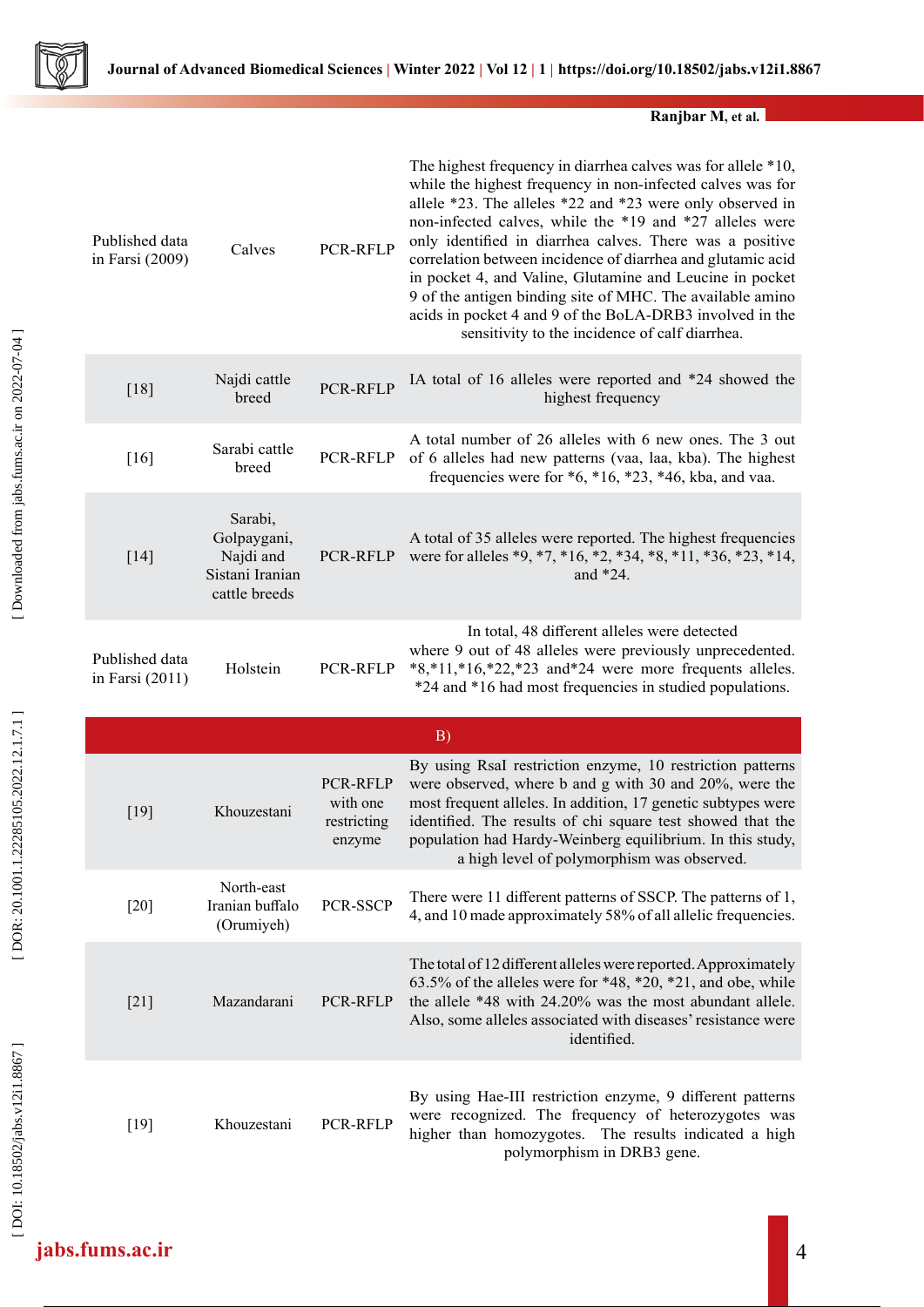

| [3] | Khouzestani | <b>PCR-RFLP</b> | The total of 13 and 24 different allelic and genotypic patterns,<br>respectively, were identified for RsaI restriction enzyme.<br>The amount of 10 out of 13 alleles were previously reported.<br>The most frequent genotype was oo $(0.1691$ frequency), hh<br>$(0.1544)$ , ll $(0.1103)$ , lw $(0.0955)$ , lh $(0.0808)$ , ha $(0.0661)$ ,<br>and lo $(0.0514)$ . Also four most frequent alleles were o<br>$(0.2721)$ , h $(0.2316)$ , l $(0.2316)$ and w $(0.1176)$ . These seven<br>genotypes and four alleles form 72.76% and 74.29% overall |
|-----|-------------|-----------------|----------------------------------------------------------------------------------------------------------------------------------------------------------------------------------------------------------------------------------------------------------------------------------------------------------------------------------------------------------------------------------------------------------------------------------------------------------------------------------------------------------------------------------------------------|
|     |             |                 | genotypic and allelic frequencies of population.                                                                                                                                                                                                                                                                                                                                                                                                                                                                                                   |

[ DOI: 10.18502/jabs.v12i1.8867 ] [\[ DOR: 20.1001.1.22285105.2022.12.1.7.1](https://dorl.net/dor/20.1001.1.22285105.2022.12.1.7.1) ] [\[ Downloaded from jabs.fums.ac.ir on 2022](https://jabs.fums.ac.ir/article-1-2702-en.html)-07-04 ] Downloaded from jabs.fums.ac.ir on 2022-07-04

are specifically important in breeding strategies related to domestic animal production, because of being associated with diseases resistance and production traits. Higher diversity of genotypes and alleles, and the heterozygosity advantage of MHC genes would help the immune system to respond better to the pathogens' diversity and subsequently increase the adaptability of carrying individuals in related populations (7). Several studies reported the MHC gene diversity in Iranian buffaloes (8, 9,10), and most of them are based on PCR-RFLP or PCR-SSCP methods. It was revealed by Rahirrmahal et al. (11) that 10 allelic patterns were recognized by RsaI restriction enzyme. Most frequencies were for b and g alleles with the values of 30 and 20 percent, respectively. This enzyme detected 17 different genetic pools in Hardy-Weinberg equilibrium confirmed by Chi square showing a high level of polymorphism in MHC loci of Iranian buffaloes. Using PCR-RFLP and Hae-III restriction enzyme culminated in identifying nine different allelic patterns and higher frequency of homozygote genotype than heterozygote. The number of RFLP patterns of Ranjbar et al. (12) was in good agreement with conducted studies on Iranian buffaloes before, especially Khuzestan buffaloes reported by Rahirrmahal et al. (13). The total number of 11 different SSCP patterns, covering 10% of the total frequency of Northwest (Orumiyeh) buffaloes in Iran, was introduced by Sheikhmohammadi et al (14).

Newly identified alleles with low frequencies

They demonstrated that the MHC gene of Iranian buffaloes' populations carry high degrees of polymorphism. This finding was emphasized by Mosafer et al. (15) through performing PCR-RFLP technique on the second exon of BuLA-DRB3 gene in buffaloes and finding 12 different corresponding alleles. The approximate frequency percentage of 63.5 was dedicated to alleles of \*48, \*20, \*21, and oBe, while the \*48 allele with frequency of 24.20% was recognized as the most frequent one. In addition, it was reported that based on diseases resistance associated alleles in cows, the frequency of these alleles is low and different in buffalos' population. In consistent with this study (16), Mosafer et al. (17) indicated a high degree of variation in BuLA-DRB3 gene in Iranian Mazandarani buffaloes. There are several studies conducted on non-Iranian buffaloes that also indicate a high degree of polymorphism in MHC loci. In this regard, Othman and Ahmed (18), investigated the MHC allele diversity of Egyptian buffaloes using PCR-RFLP technique and two restriction enzymes called Rsa1 and BstY1. The digestion of the PCR products by Rsa1 endonuclease revealed six different alleles with frequencies of 6 to 40%. In addition, the identified alleles showed 14 different genotypes when being exposed to Hae111 restriction enzyme. Moreover, three alleles and five genotypes were characterized when the PCR products were exposed to BstY1. Generally, as reported in the Iranian buffaloes, a total of 9 alleles and 14 genotypes have been identified in the Egyptian buffaloes, where the heterozygosity and homozygoty in this locus was 32% and 68%, respectively.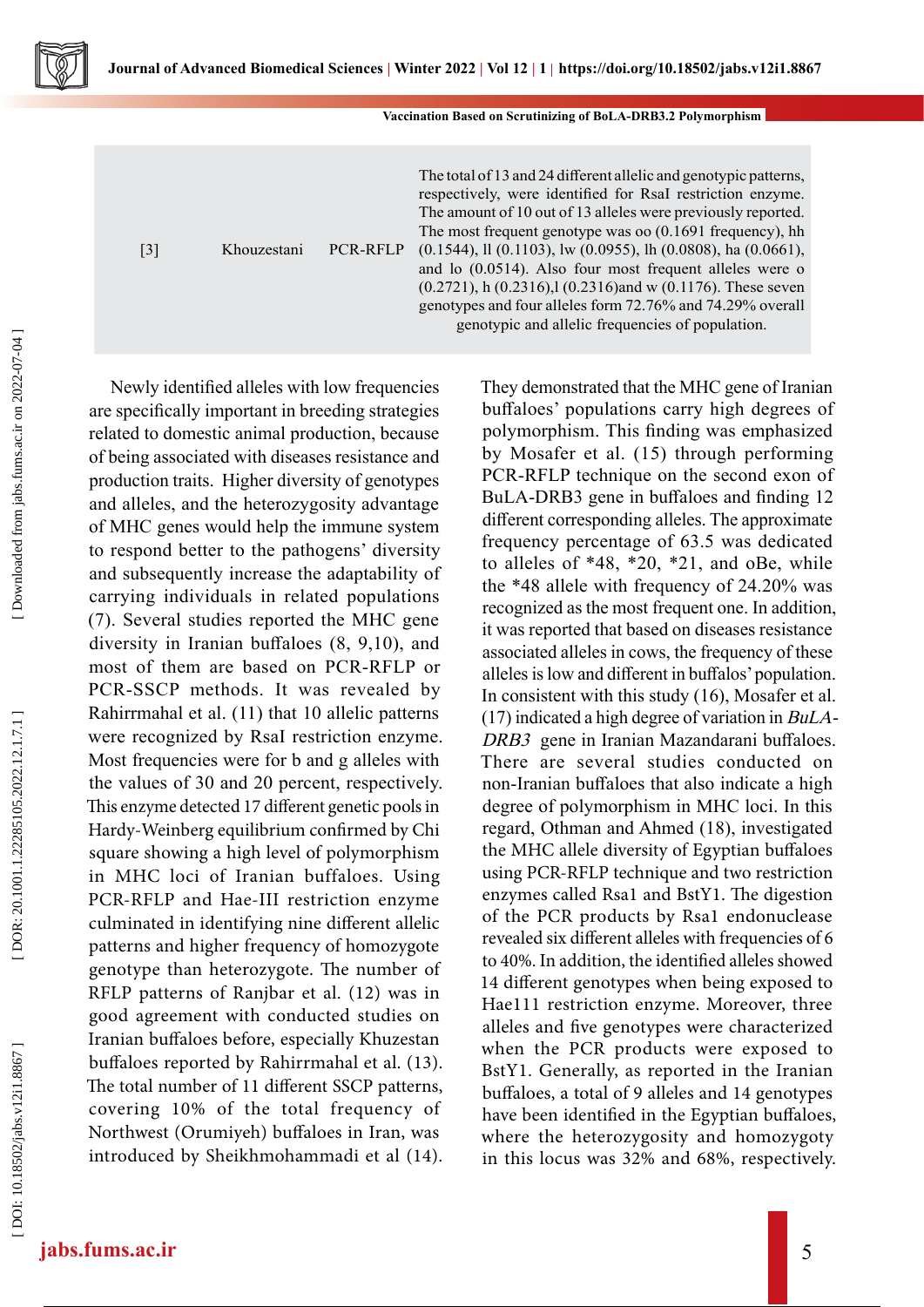Downloaded from jabs.fums.ac.ir on 2022-07-04

One of the first investigations on BuLA-DRB3 polymorphism was conducted by Da mota et al. (19) utilizing a combination of SSCP and heteroduplex analysis (HA), and direct sequencing techniques. They reported 22 different alleles whose result is in agreement with the study of Ranjbar et al. (20) and Indian related studies. Kumar and colleagues (21), showed the genetic polymorphisms of the second exon of BoLA-DRB3 and its association with mastitis in Indian buffaloes using PCR-RFLP. They found six alleles in healthy animals with frequencies of 4% to 28% that were significantly higher than others in animals with mastitis. The number of four alleles and seven genotypes in Jafarabadi buffaloes, and four alleles with nine genotypes in Mahsabni buffaloes were detected using Hae111 enzyme (22). Mosafer et al. (23) also disclosed that there was no similarity between Mazandrani buffaloes' alleles and those that were reported by Sena et al. (24). Alignment of BuLA-DRB3 second exon sequence with two Iranian river buffaloes and its following translation to peptide sequence lightened that synonymous substitution was considerably higher than non-synonymous substitutions in the non-peptide-binding sites (PBS). The sequence diversity of orthogonal locus was not available in cow population, indicating that the second exon of BuLA-DRB gene has not undergone much recombination and/ or gene conversion as BoLA-DRB, and BuLA-DRB alleles may be older than the BoLA-DRB3 alleles. Similar results were reported by Sena et al. and Ranjbar et al. for Iranian buffaloes (25, 26).

In a study conducted by the microbiology department of Tehran university on Holestein cattle (Unpublished in English data), a total of 19 different alleles were identified with the most abundant genotypes in \*1201 - \*1201, \*6801 \* \*1902, \*2703 - \*0101, \*6801 and \*1201. Moreover, the \*1201 allele with 16.67 percent was the most frequent allele followed by the \*0101 and \*2703 alleles with 11.90%. Homozygous and expected homozygotes genotypes measured by Levene and Nei method were 0.2857 and 0.0639, respectively.

# **Ranjbar M, et al.**

The observed and expected heterozygosity with the same method were in order of 0.9361 and 0.9138 in the studied population.

Investigating polymorphism of BoLA-DRB3.2 gene by PCR-RFLP method in  $(27, 28)$ studies was in agreement with the previous research (Published data in Farsi) in Iranian Holstein cows, where six alleles including \*8, \*11, \*16, \* 22, \*23, \*24 covered 63% frequency of the total alleles in population. The highest frequency was for \*24 and \*16 alleles. According to conducted studies on Iranian Holstein cows, the most frequent alleles in Sarabi cows were allele \*52 (29) and \* 6 (30) in Golpaygani cows was allele \*16 (Published data in Farsi), in Sistani cows was allele \*34 (31) and the allele \*24 in Najdi cows (32). Regarding the aforementioned statistics, there are significant variations between Iranian native and Holstein cows.

Utilizing the SBT method on BoLA-DRB3.2 alleles, Wang et al. (33), found and introduced hypervariable regions (HVR) and the variation of four loci called HV1 (codon13-9 ), HV2 (codon 38-26), HV3 (codon 61-56) and HV4 (codon 78-66) located in the peptide binding region that were consistent with PCR-SSP and PCR-RFLP results in all 56 investigated cows. Four new DRB3 alleles of \*4401, \*4501, \*2006, and \*2502 were found only in the Jersey breed. In the study of Takeshima et al. (34) a new method was confirmed for DRB3 allele typing by reducing the number of PCR reactions with new primers for SBT. Identification of \*0201, \*3301, and \*4401 alleles bearing three base pairs deletion at 193-195 position of DRB3 gene was facilitated by SBT-optimized method compared to the traditional one showing its capability in identification of heterozygous samples, including deleted nucleotide alleles. The best method for genotyping BoLA-DRB3 in a large population of heterozygous cattle, which can provide reliable data and comprehensive analysis of the PBS region, is the direct determination method of PCR product. Examination of DRB3 gene's diversity in 400 heterozygous cows in Russia with this method, spotted 24 specific alleles. The highest frequency was related to the \*2707 allele.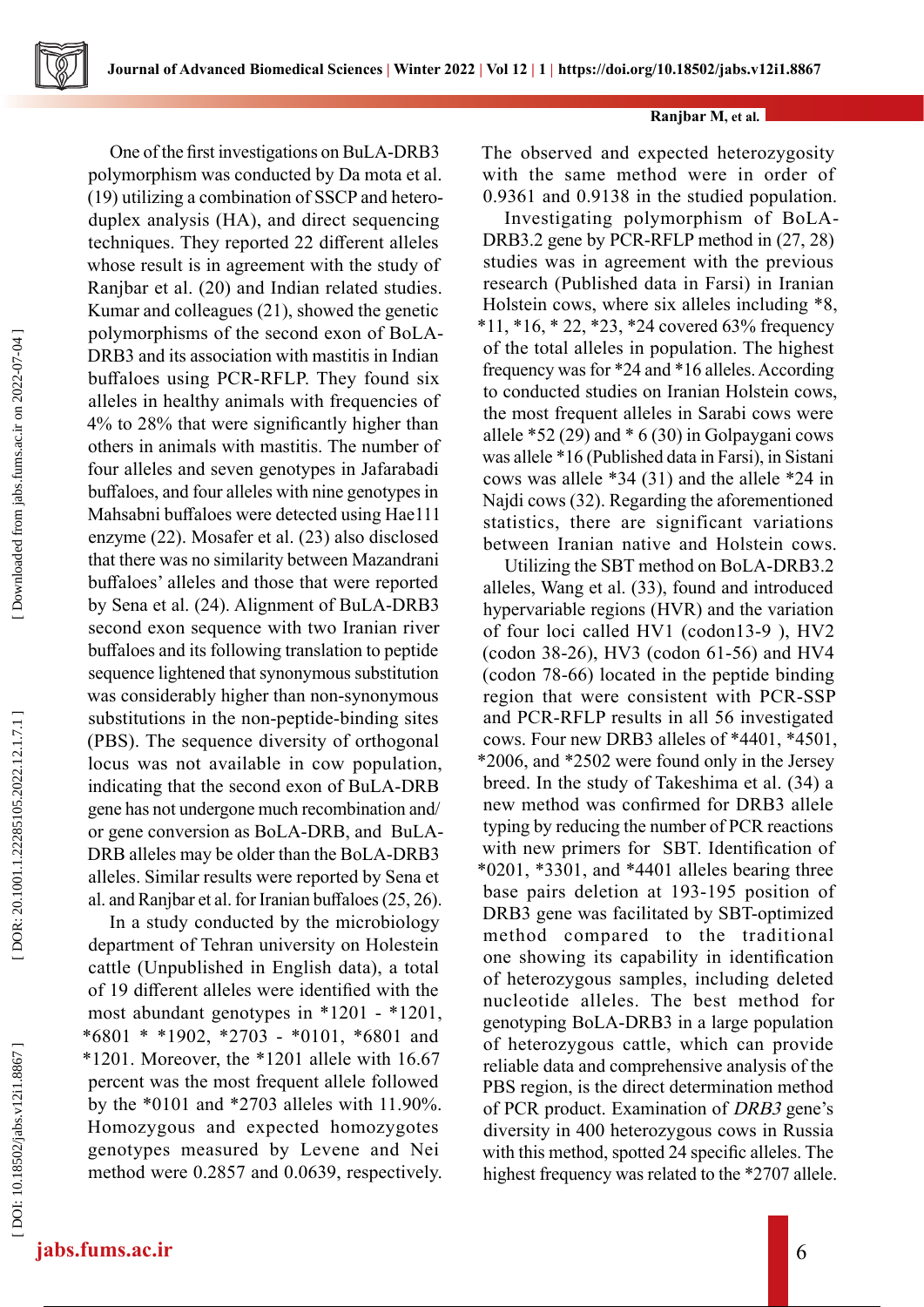

#### **Vaccination Based on Scrutinizing of BoLA-DRB3.2 Polymorphism**

This method could make a distinction between \*2707 and 2703 alleles with only 2 bp difference (35). In order to investigate possible associations between BoLA-DRB3.2 alleles and subclinical mastitis, Ibrahim et al.(36) used direct BoLA-DRB3.2 sequencing in 100 Egyptian Holstein cattle. They reported that alleles \*16, \*24, and \*11 were most frequent alleles with satisfactory agreement with RFLP results of 350 Iranian Holstein cattle (Published data in Farsi). Wang et al. (37) identified 23 Bola-DRB3 alleles in 80 yellow Chinese cows by cloning and sequencing them with M13 primer. The new alleles were named as DRB3 \*4302, \*5701, \*5801, \*5901, \*6001, \*6101, \*5702, \*6201, \*6301, \*6401, \*3103, \*6501, \*6601, \*4303, and 6402. The highest and lowest frequencies were recorded for \*4302 allele with 0.144%, and \*1301 and \*1901 alleles with 0.013%, jointly. Jeong et al. (38), investigated the frequencies of BoLA-DRB3 alleles in 70 Hanwoo cows via PCR-RFLP and cloning methods. Seven alleles (\*10, \*15, \*16,  $*26, *27, *54,$  and x'aa) showed the highest frequencies among 17 identified ones. These findings were in line with previous studies on BoLADRB3.2 (Published data in Farsi). The most frequent alleles were regarded as \*8, \*10, \*15, \*36, \*21, and \*ibe in Canadian Jersey cattle. The \*8, \*11, \*16, \*22, \*23, and \*24 in the Holstein cattle (Published data in Farsi). The \*7, \*8, \*9, \*21, \*24, and \*27 in Japanese short horn cattle (39). In a general conclusion, alleles of \*24, \*22, \*23, \*16, and \*8 were the most abundant alleles in the cows' populations.

Considering the observed balanced and decentralized distribution of alleles in the phylogenetic tree of the bovine alleles in Holstein populations of Iran strengthens the possibility of seeing new alleles that have not been reported yet. The new alleles might be identified by direct sanger sequencing and RFLP technique, since new allelic patterns and corresponding percentage will be calculated accordingly. The phylogenetic tree of Iranian Holstein cattle shows a significant difference with other sequences reported in 2002 for Indian buffaloes (40). Also, the evaluation of an intra-species genetic tree revealed a great similarity between the DRB3 second exon and its equivalents in buffaloes, sheep,

and goats with the same ancestor having similar immune system for resistance and sensitivity to certain diseases during natural selection (41). The development and use of broad-spectrum vaccines for common diseases in cows, buffaloes, sheep, and goats would be inspired based on these findings (42). The defensive system analogy, the identification of antigenic peptides mechanisms, and allelic patterns of relative animals with great similarity to the query animals provide clues for predicting antigenic peptide when allele-based prediction is not conceivable. Furthermore, reported alleles in cattle's BoLA-DRB3 with correlated alleles regarding resistance, physical, and productive characteristics can be used for predicting probable alleles with the same manner in sheep and goat by pairwise similarity and alignment in phylogeny analysis (43). De et al., have plotted a phylogenic tree reminiscence of data obtained from the BuLA-DRB3.2 sequencing and reference alleles in cattle, goats, and sheep. They reported that all four species were categorized in one group, and except for a separate Clade of BoLA-DRB3, there was no diversity between cow and buffalo alleles. Therefore, they suggested that probably the majority of sequence diversity at this position of the gene has occurred before the divergence between these species. They also observed that the three alleles of BuLA-DRB \*1001, \*0601, and \*0602 were slightly different from other ones and clearly positioned in a different cluster. Identical outcomes were reported (44) indicating DRB3 with no specific Clade by studying several cattle breeds such as the Holstein, Jersey, Japanese horns, Black Japanese, and Hanovo. Based on protein sequences, there are eight and 10 regions in cattle and buffaloes, respectively, as exogenous regions of BoLA-DRB3 of Iranian Holstein cows. These regions have an important role in susceptibility and/or resistance to infectious and noninfectious diseases in human MHC class II alleles, as well (45). These eight regions are potentially involved in forming the antigen binding groove and interacting with epitopes, hence have been identified as antigen recognition sites (ARS). However, there is no comprehensive and accurate information about domestic animals (46).

DOI: 10.18502/jabs.v12i1.8867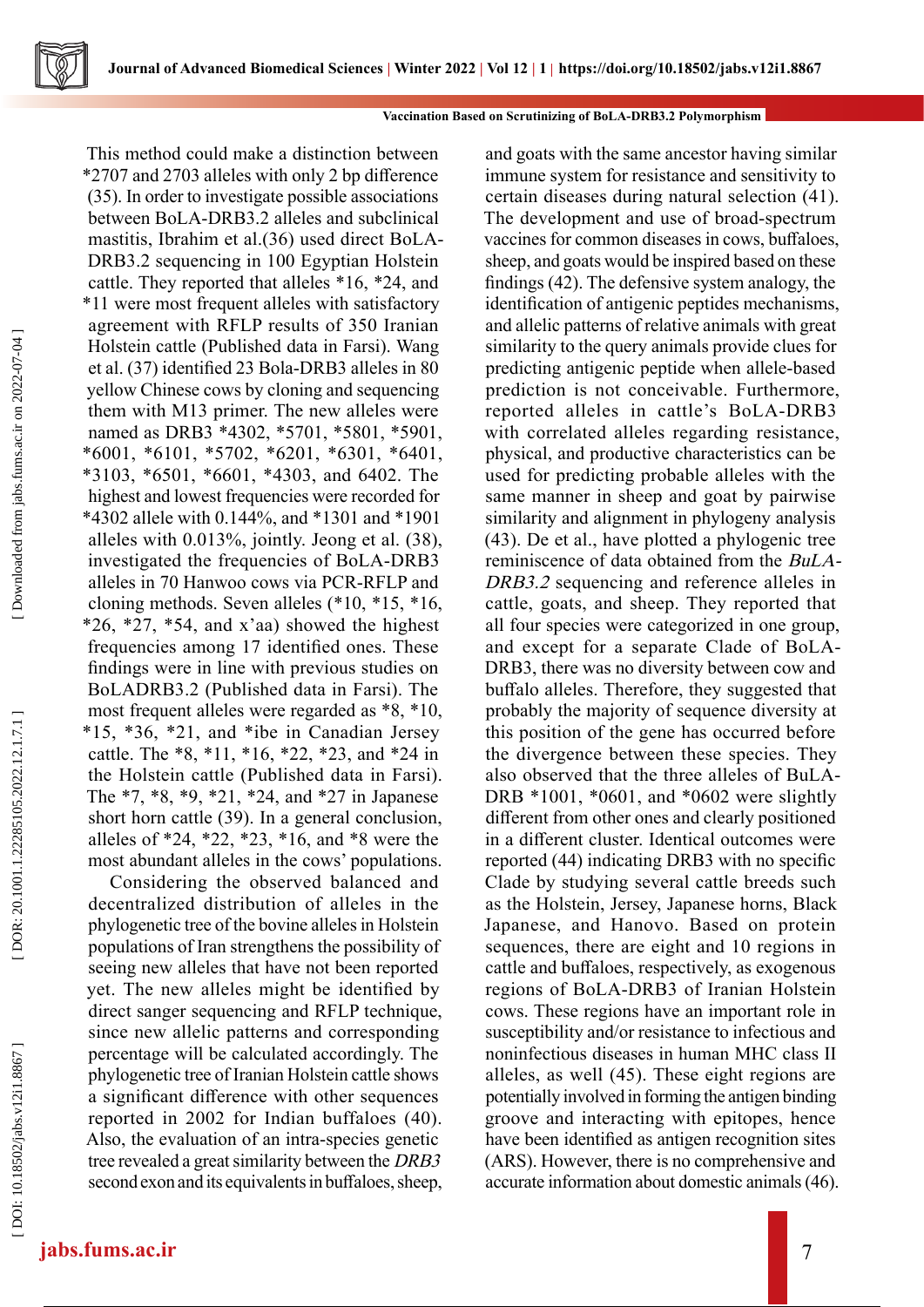**Journal of Advanced Biomedical Sciences | Winter 2022 | Vol 12 | 1 https://doi.org/10.18502/jabs.v12i1.8867**

#### **Ranjbar M, et al.**

As previously mentioned, Wang et al. (47) reported four HVR of cattle by direct sequencing. However, IPD data studies led to a greater number of sequences and applying hybrid method and Shannon index, eight more HVR's and overlapping areas have been introduced. In order to study genetic diversity of BoLA-DRB3, Ranjbar et al. (48), used Shannon, Simpson, and Wu–Kabat indexes which are commonly used for studying amino acids' variation of antibody (49) and the MHC molecule (50). These methods initially played an important role in qualitative assessment of genetic diversity and variation, and was used to determine genetic diversity and polymorphism in BoLA-related research as well (51), but it does not provide a clear interpretation of the diversity as compared to the Shannon's entropy. Therefore, Ranjbar et al.'s results are more reliable as genetic diversity was analyzed by several methods. In compliance of this fact, proteins' functionality is associated with their tertiary structures and its modeling plays a major role in structural bioinformatics. Examining the actual 3D structures of proteins requires special methods such as X-ray crystallography and NMR (Nuclear magnetic resonance spectroscopy), which are time-consuming and expensive. Computational methods, on the other hand, such as homogeneous modeling can help to reduce the gap between massive proteins sequencing and structural information leading to the reduction of time and cost. The BoLA-DRB3.2 structure is necessary to better understand its function. The 3D structure also helps to develop vaccines and provides the possibility of MHC molecules' virtual evaluation to detect the role of corresponding alleles in sensitivity and resistance to antigen of pathogenic agents. The human and mouse 3D structures of MHC I and II molecules are clearly characterized by X-ray crystallography. However, little information is available about the structures and functions of these molecules in other animals, suggesting a considerable demand of BoLA-DRB3.2 related 3D structures in Iranian cattle and buffaloes.

## **Discussion**

Immunogenic evaluation of animal's genome/ genes characteristics has always been used as a model for the study of similar genes in humans. According to studies conducted by the Center for Natural Reserves of Iran (The Iranian Research Association of Domestic Animals and Natural Resources), there are currently about 450,000 buffaloes in Iran, of which 115,000 buffaloes in Khuzestan province are called river buffaloes. Compared to other ruminants' species, the genetic status of BuLA-DRB3 has been rarely studied and little information is available on the type and extent of polymorphism in the world. A commonly assumed hypothesis is that Khuzestan buffaloes are more resistant to infectious diseases than non-native cattle. Comparison of the genes involved in resistance and susceptibility to diseases is particularly invaluable for disease control and vaccine designation. This region of MHC sequence has a significant diversity supporting presentation of various antigens to immune system cells, and is associated with susceptibility/resistance to diseases and production characteristics. Higher variations of MHC molecules would increase the protection range of immune system against pathogens. Thereafter, the investigation of the possible association between MHC variations and incidence of disease is critical in production of effective vaccines and developing genetic selection strategies. As mentioned above, to determine the diversity of the MHC molecules, various methods of gene polymorphism identification have been developed, while the most reliable method is direct DNA sequencing on the PCR product. It is worth mentioning that the most common methods are PCR-RFLP or PCR-SSCP that are based on naked eye comparisons needing experienced and precise operators. Parham et al. suggested that the MHC variations were initially triggered by single mutations and continued by gene conversion, where a small sequences of DNA is translocated. Recombination, which is considered as a random process, is also contributed in polymorphism formation. In general,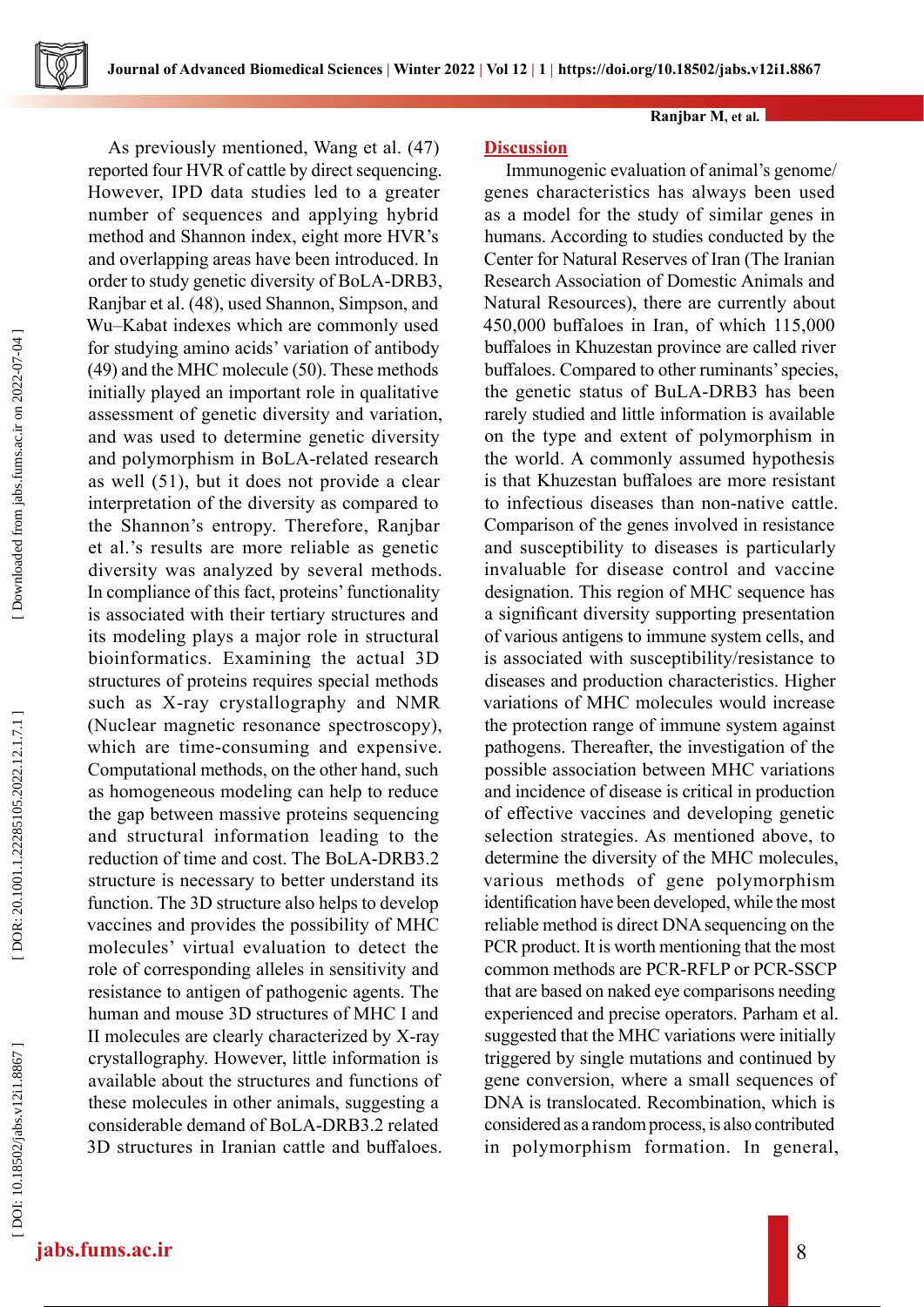#### **Vaccination Based on Scrutinizing of BoLA-DRB3.2 Polymorphism**

it can be suggested that the second exon of BuLA-DRB3 and BuLA-DRB3 genes are highly variable in the population of Iranian river buffaloes and Holstein cows, and the allelic diversity and frequency are associated with geographic region. Native animals such as buffaloes are considered as national strategic resources of each country and their preservation and reproduction are also substantial. In the field of genetics and breeding, information on the genetic structure of populations can be a major contributor to plan for breeding programs to produce more resistant animals to diseases with higher production rate leading to preserve genetic resources. Although these strategies are somehow applied in different countries, the more comprehensive programs and strategies need to be implemented for buffaloes.

In veterinary medicine, genetic selection is a critical approach to decreasing or eliminating the sensitivity of animals to some diseases. Our knowledge about MHC molecules in domestic animals has been consolidated dramatically in recent years. However, there are still various ambiguous aspects that await clarification such as potential relationship of the MHC molecules with the disease in veterinary studies. Surveying of BoLA-DRB3 in Khuzestan buffaloes demonstrated a very high diversity of genetic population manifesting that these animals are not genetically selected and are maintained in Hardy-Weinberg equilibrium. Therefore, BoLA-DRB3 gene can be introduced as a genetic and selection marker in buffalo populations that might be useful for enhancing the immunity and resistance of non-native animals. In the case of cattle, the results obtained through PCR-RFLP and sequencing methods showed a high genetic variation of BoLA-DRB3 second exon in Iranian Holstein cows and high frequency of predisposing alleles to leukosis, milk fever, and mastitis. However, the most frequent alleles were for those associated with bovine susceptibility to leukosis. According to cows' population susceptibility to diseases, it is necessary to pay more attention to vaccination management and livestock breeding programs that lead to increasing the resistance of domestic animals. Juliarena et al. (51)

denoted that a variety of factors are involved in genetic selection indexes and resistant to a specific type disease may not increase immunity against other diseases. The alleles affecting production must be considered along with alleles that are susceptible animals to diseases. Comprehensive genetic selection strategies effectively encourage production, immunity of the Holstein herd cows, and higher economic outcome.

# **Conclusion**

Polymorphisms and mutations in genes involved in the quality and increase/decrease in immune responses can play a decisive role in the prevention and strategy exploitation for infectious and non-infectious diseases. Therefore, the evaluation of this gene in different animals along with humans could explain more broadly the nature of the changes and their effects on immune responses.

## **Acknowledgment**

We would like to thank "Razi Vaccine and Serum Research Institute" for their supports.

# **Conflict of Interest**

 The authors declare that they have no conflict of interest.

## **References**

1. Tizard IR. Veterinary Immunology, 10th Edition. Elsevier Health Sciences. 2016.

2. Abbas AK, Lichtman AH, Pillai S. Chapter 6: Antigen Presentation to T Lymphocytes and the Functions of MHC Molecules, Cellular and molecular immunology, 10th Edition. E-book. Elsevier Health Sciences. 2021. SBN 9780323757485.

3. Ranjbar M, Brujeni G, Mashhadi A, Dabbaghyan M. Study of BuLA-DRB3 polymorphism in Khuzestan river buffaloes. Journal of Veterinary Research. 2014 ;71 (1):280-284.

4. Behl JD, Verma N, Tyagi N, Mishra P, Behl R, Joshi B. The major histocompatibility complex in bovines: a review. ISRN veterinary science. 2012;2012(2):56-98, https://doi.org/10.5402/2012/872710.

5. Van Eijk M, Stewart‐Haynes J, Lewin H. Extensive polymorphism of the BoLA‐DRB3 gene distinguished by PCR‐RFLP. Animal genetics. 1992; 23 (6):483-496.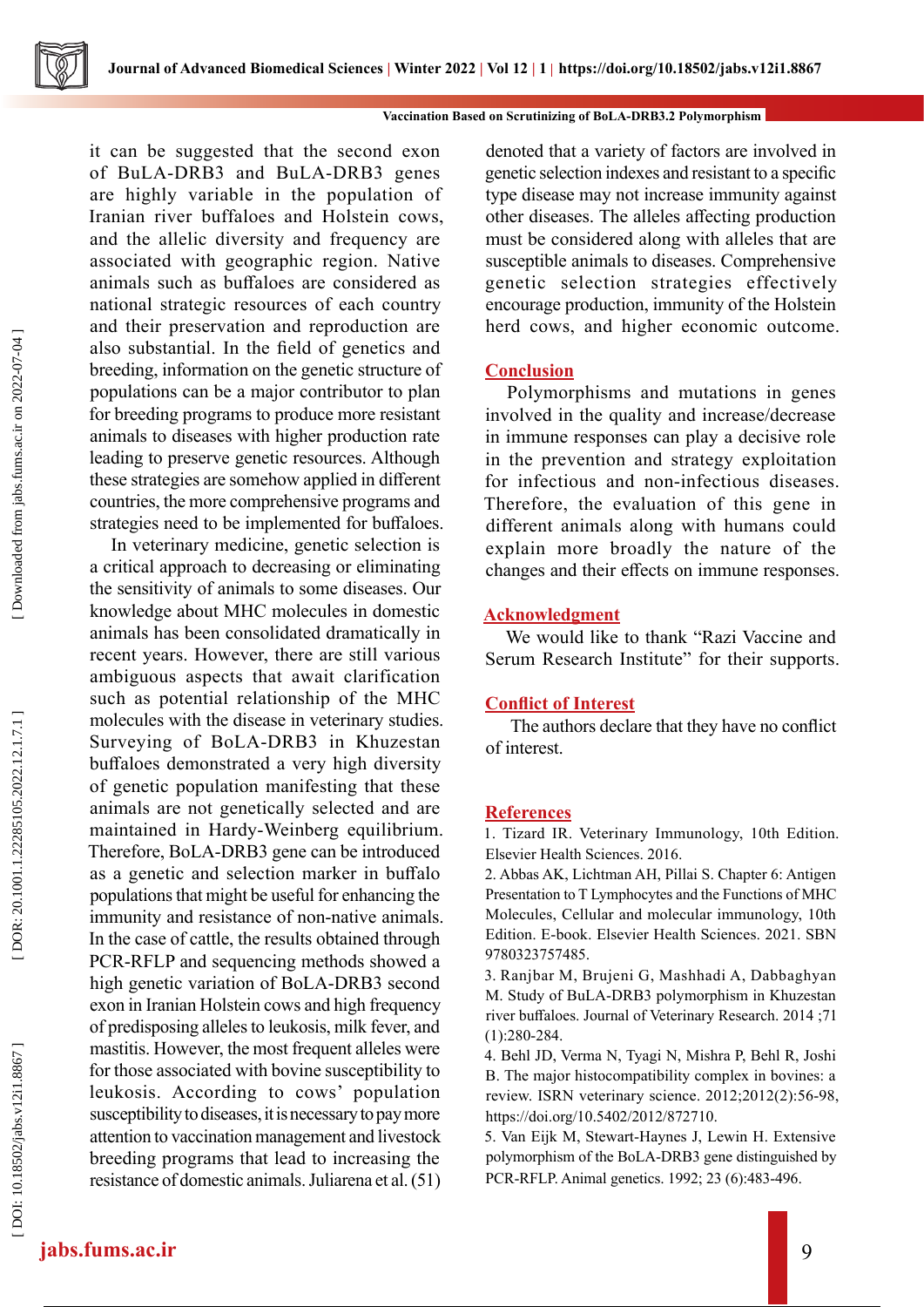## **Ranjbar M, et al.**

6. Nikbin B, Nicknam MH, Hadinedoushan H, Ansaripour B, Moradi B, Yekaninejad M, et al. Human leukocyte antigen (HLA) class I and II polymorphism in Iranian healthy population from Yazd Province. Iranian Journal of Allergy, Asthma and Immunology. 1992;16 (1):1-13.

7. Ranjbar M, Ataei S, Nikbakht GB, Golabdar S. Analysis of variations, structures, and phylogenic characteristics of bovine leukocyte antigen DRB3 exon2. Archives of Razi Institute. 2017; 72 (3):147-157.

8. Ranjbar MM, Nayeb A, Ghorban K, Ghalyanchi Langeroudi A, Dadmanesh M, Amini H.R, Sedighi Moghadam B, et al. Immnoinformatics: Novel view in understanding of immune system function, databases and prediction of immunogenic epitopes. Koomesh. 2015;17(21):18-26.

9. Ranjbar MM, Gupta SK, Ghorban K, Nabian S, Sazmand A, Taheri M, et al. Designing and modeling of complex DNA vaccine based on tropomyosin protein of Boophilus genus tick. Applied biochemistry and biotechnology. 2015;175 (1):323-339.

10. Sigurdardottir S, Lunden A, Andersson L. Restriction fragment length polymorphism of DQ and DR class II genes of the bovine major histocompatibility complex. Animal genetics. 1988;19 (2):133-150.

11. Babik W. Methods for MHC genotyping in non‐model vertebrates. Molecular ecology resources. 2010;10 (2):237-251.

12. Ujvari B, Belov K. Major histocompatibility complex (MHC) markers in conservation biology. International Journal of Molecular Sciences. 2011; 12 (8):5168-5186.

13. Da Mota A, Gabriel J, Martinez M, Coutinho L. Distribution of bovine lymphocyte antigen (BoLA‐DRB3) alleles in Brazilian dairy Gir cattle (Bos indicus). European Journal of Immunogenetics. 2002; 29 (3):223-227.

14. Nassiry M, Shahroodi FE, Mosafer J, Mohammadi A, Manshad E, Ghazanfari S, et al. Analysis and frequency of bovine lymphocyte antigen (BoLA-DRB3) alleles in Iranian Holstein cattle. Russian Journal of Genetics. 2005; 41 (6):664-668.

15. Parnian M, Ghorashi SA, Pashmi M, Mollasalehi MR. Polymorphism of bovine lymphocyte antigen DRB3. 2 in Holstein bulls of Iran using PCR-RFLP. Iranian Journal of Biotechnology. 2006;4 (3):197-200.

16. Pashmi M, Ghorashi S, Salehi A, Moini M, Javanmard A, Qanbari S, et al. Polymorphism of bovine lymphocyte antigen DRB3. 2 alleles in Iranian native Sarabi cows. Asian-australasian journal of animal sciences. 2006;19 (6):775-778.

17. Sadeghi B, Nassiry MR, Heydarpour M, Shahroudi FE, Mosafer J, Motlagh AS. Characterization of genetic polymorphism of the Bovine Lymphocyte antigen DRB32 locus in Sistani cattle of Iran (Bos indicus). Biotechnology. 2008 ; 7 (2):333-337. 18. Torbati FM, Shahroudi FE, Nassiry M, Safanezhad A, Torbati MM. Frequency of bovine lymphocyte antigen DRB3. 2 alleles in Sarabi cows. Iranian Journal of Biotechnology. 2008 ;2 (2).

19. Rahirrmahal S, Fayazi J, Mirzadeh K, Nassiry M, Roshanfekr H. Detection of Allelic Polymorphism in a Gene of the Major Histocompatibility Complex of Iranian Buffalo. Journal of Animal and Veterinary Advances.2010; 9 (14):1902-1904.

20. Sheikhmohammadi R, Hashemi A, Mardani K. Analysis of polymorphism of MHC class II Bula DRB3 exon 2 gene in north west Iranian population of the water buffalo through PCR-SSCP (BUBALUS BUBALIS). Iranian Journal Of Veterinary Medicine. 2010;4(4):265-268.

21. Mosafer J, Heydarpour M, Manshad E, Russell G, Sulimova G. Distribution of BoLA-DRB3 allelic frequencies and identification of two new alleles in Iranian Buffalo breed. The Scientific World Journal. 2012.

22. Potts WK . Wisdom through immunogenetics. Nature genetics. 2002; 30 (2):130.

23. Othman OE, Ahmed S. Genetic Polymorphism of BoLA-DRB3 Exon 2 in Egyptian Buffalo. Genes, Genomes and Genomics. 2010;4(1):70-73.

24. Kumar S, Sangwan M. Polymorphism in DRB3 exon 2 by PCR-RFLP and its association with mastitis in Nili-Ravi breed. NIS Cpr Online Periodicals Repository. 2008;7(3):398-400.

25. Acharya C, Pipalia D, Rank D, Joshi C, Brahmkshtri B, Solanki J, et al. BoLA-DRB3 gene polymorphism in Jaffarabadi and Mehsani buffaloes as revealed by PCR-RFLP. Indian Veterinary Journal (India). 2002:79(7):652-656.

26. Sena L, Schneider M, Brenig B, Honeycutt R, Honeycutt D, Womack J, et al. Polymorphism and gene organization of water buffalo MHC‐DQB genes show homology to the BoLA DQB region. Animal genetics. 2011 ;42 (4):378-385. 27. Dietz AB, Detilleux J, Freeman A, Kelley D, Stabel J, Kehrli Jr M. Genetic association of bovine lymphocyte antigen DRB3 alleles with immunological traits of Holstein cattle. Journal of Dairy Science. 1997;80 (2):400-405.

28. Sharif S, Mallard B, Wilkie B, Sargeant J, Scott H, Dekkers J, et al. Associations of the bovine major histocompatibility complex DRB3 (BoLA‐DRB3) alleles with occurrence of disease and milk somatic cell score in Canadian dairy cattle. Animal genetics. 1998 ;29 (3):185-193.

29. Wang K, Sun D, Zhang Y .Sequencing of 15 new BoLA‐ DRB3 alleles. International Journal of Immunogenetics . 2008 ;35 (4-5):331-332.

30. Takeshima S-N, Matsumoto Y, Aida Y. Establishment of a new polymerase chain reaction–sequence-based typing method for genotyping cattle major histocompatibility